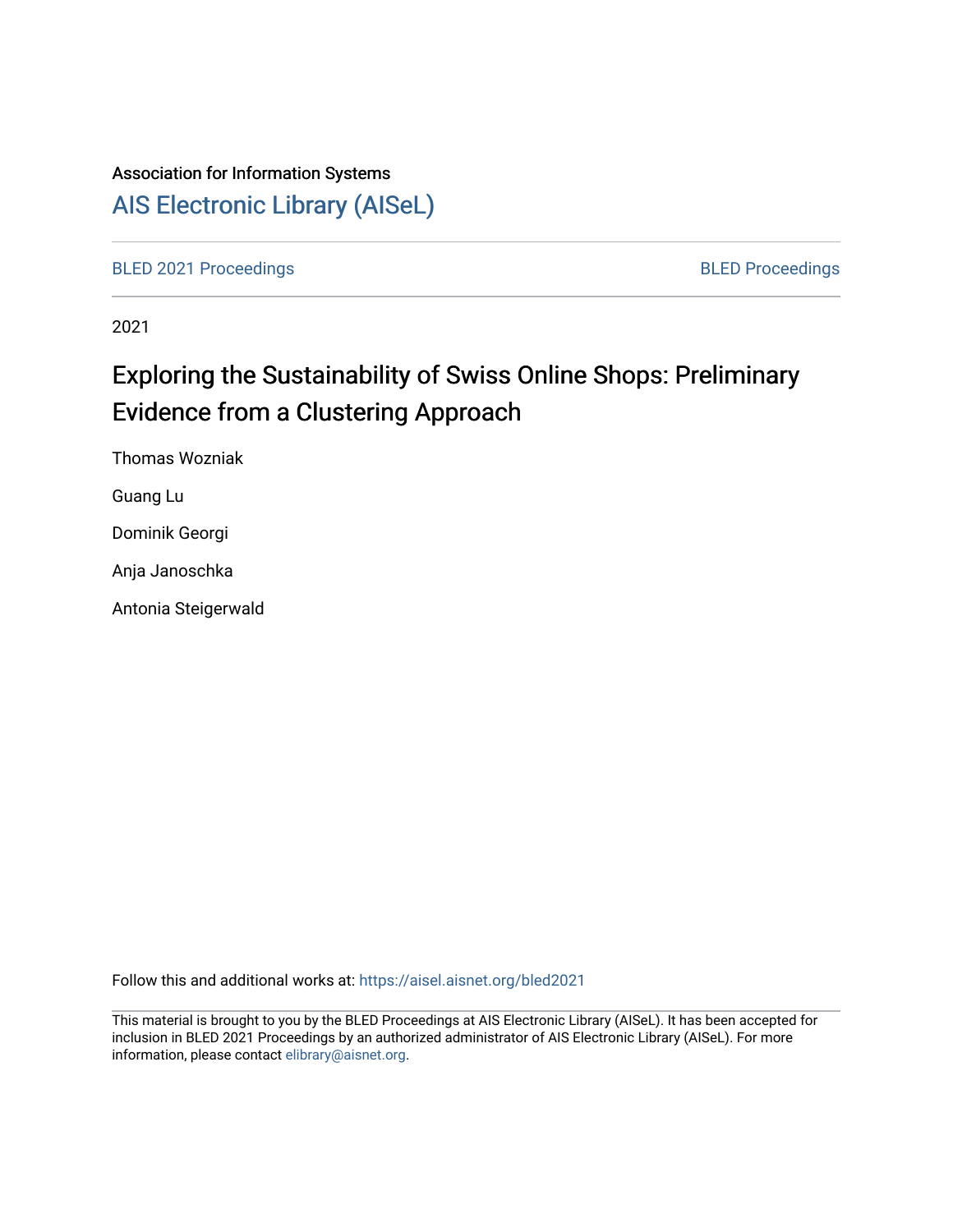## **EXPLORING THE SUSTAINABILITY OF SWISS ONLINE SHOPS: PRELIMINARY EVIDENCE FROM A CLUSTERING APPROACH**

### THOMAS WOZNIAK, GUANG LU, DOMINIK GEORGI, ANJA JANOSCHKA & ANTONIA STEIGERWALD

Lucerne School of Business, Institute of Communication and Marketing, Lucerne, Switzerland; e-mail: thomas.wozniak@hslu.ch, guang.lu@hslu.ch, dominik.georgi@hslu.ch, anja.janoschka@hslu.ch, antonia.steigerwald@hslu.ch

**Abstract** This paper proposes a framework for assessing the sustainability of online retailers. By adhering to the logic of the value chain, the framework captures all steps from procurement to shipping of products and handling product returns that typically occur in e-commerce. The framework is then applied to explore the sustainability of 227 Swiss online shops through a clustering approach. Core elements of the framework are dummified and condensed to 20 features using an autoencoderbased neural network. K-means clustering is used to identify three sustainability clusters that are visualised in the latent space. One-way ANOVA and chi-square analyses of the three-cluster solution indicate that the identified clusters are distinct across most elements of the proposed framework. These preliminary results hold a variety of future research avenues.

**Keywords:**

e-commerce, online shops, sustainability, clustering, unsupervised machine learning



DOI https://doi.org/10.18690/978-961-286-485-9.45 ISBN 978-961-286-485-9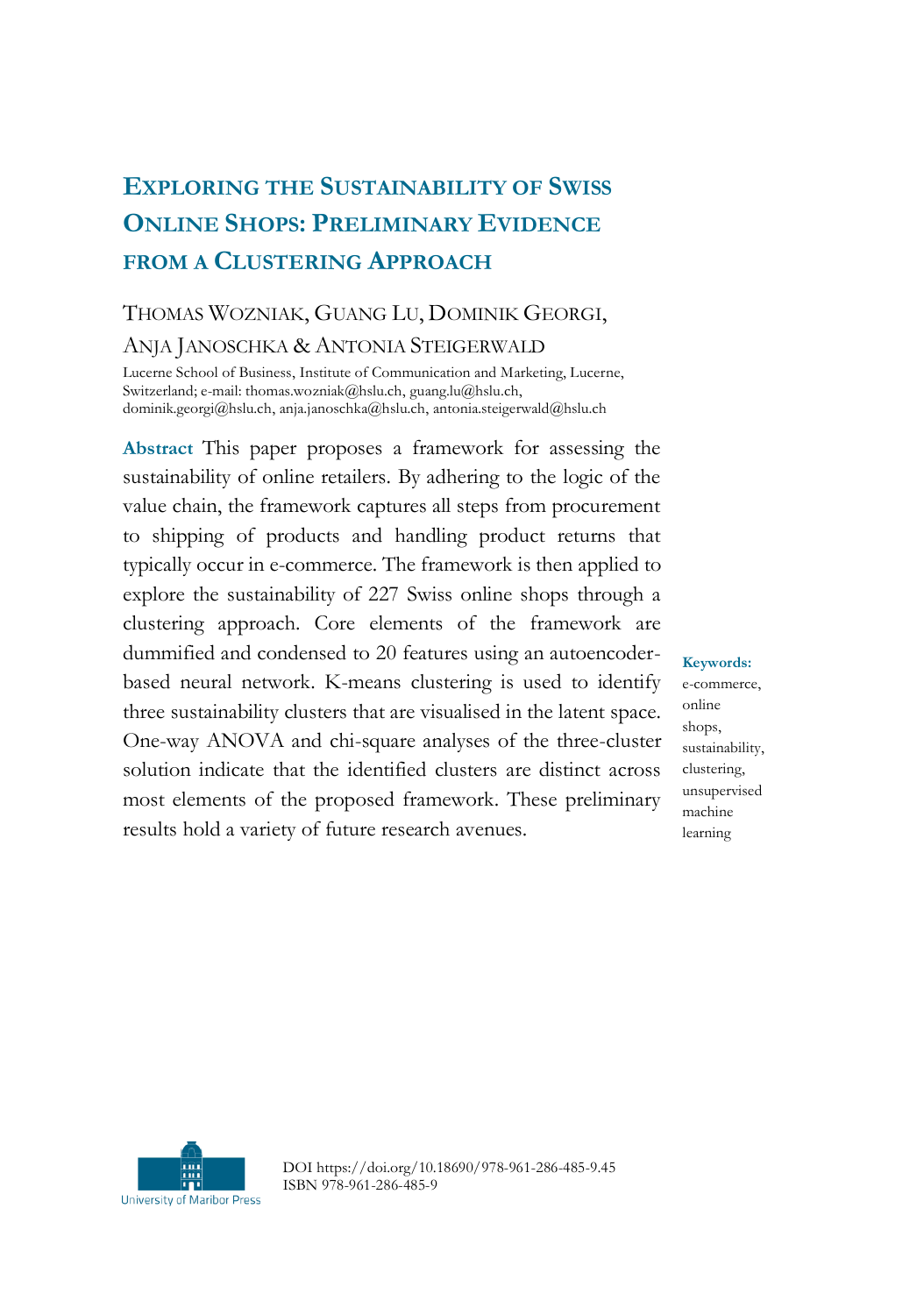#### **1 Introduction**

Global e-commerce sales have continually grown over the past years and account for an increasing share of total retail sales. In 2019, emarketer predicted that global e-commerce sales would grow by 19 percent and account for 16 percent of total retail sales in 2020 (Lipsman, 2019). The recent COVID-19 pandemic has further increased the shift from offline to online retailing, especially due to social distancing requirements and lockdowns put in place to prevent spreading of the corona virus. For individual countries, e-commerce sales were thus predicted to grow more than 20 percent in 2020 (Cramer-Flood, 2020). It is expected that the accelerated trend towards online retailing will remain during the recovery from the COVID-19 pandemic (UNCTAD, 2021a).

E-commerce has environmental consequences (Fichter, 2003). Growth in ecommerce sales translates to, e.g., more intense use of ICT and logistics affecting the use of energy, material resources, and land, and the emission of greenhouse gas (Fichter, 2003). In light of climate change (Steffen et al., 2018) and even continents aiming to become climate-neutral (European Commission, 2020), analyzing the sustainability of e-commerce becomes more relevant than ever before.

This paper develops a framework for assessing the sustainability of online retailers (section 2.3), based on the concept of the value chain specifically in e-commerce (section 2.1) and considering extant research on sustainability in e-commerce (section 2.2). The framework serves as basis for developing a survey instrument for collecting empirical data from 227 online retailers in Switzerland (section 3.1). Using an autoencoder-based neural network, the data is condensed to 20 features for subsequent clustering (section 3.2.1). K-means clustering identifies three clusters of online shops which are visualized in the latent space (sections 3.2.2 and 3.2.3). The statistical analyses of the clusters indicate that they are distinct across most elements of the proposed framework (section 4). These preliminary results provide fertile ground for further and future research (section 5). Overall, this paper contributes to a better understanding of sustainability in e-commerce specifically by proposing an assessment framework, applying it to a unique dataset, and identifying three clusters of online shops according to their sustainability as assessed by our framework.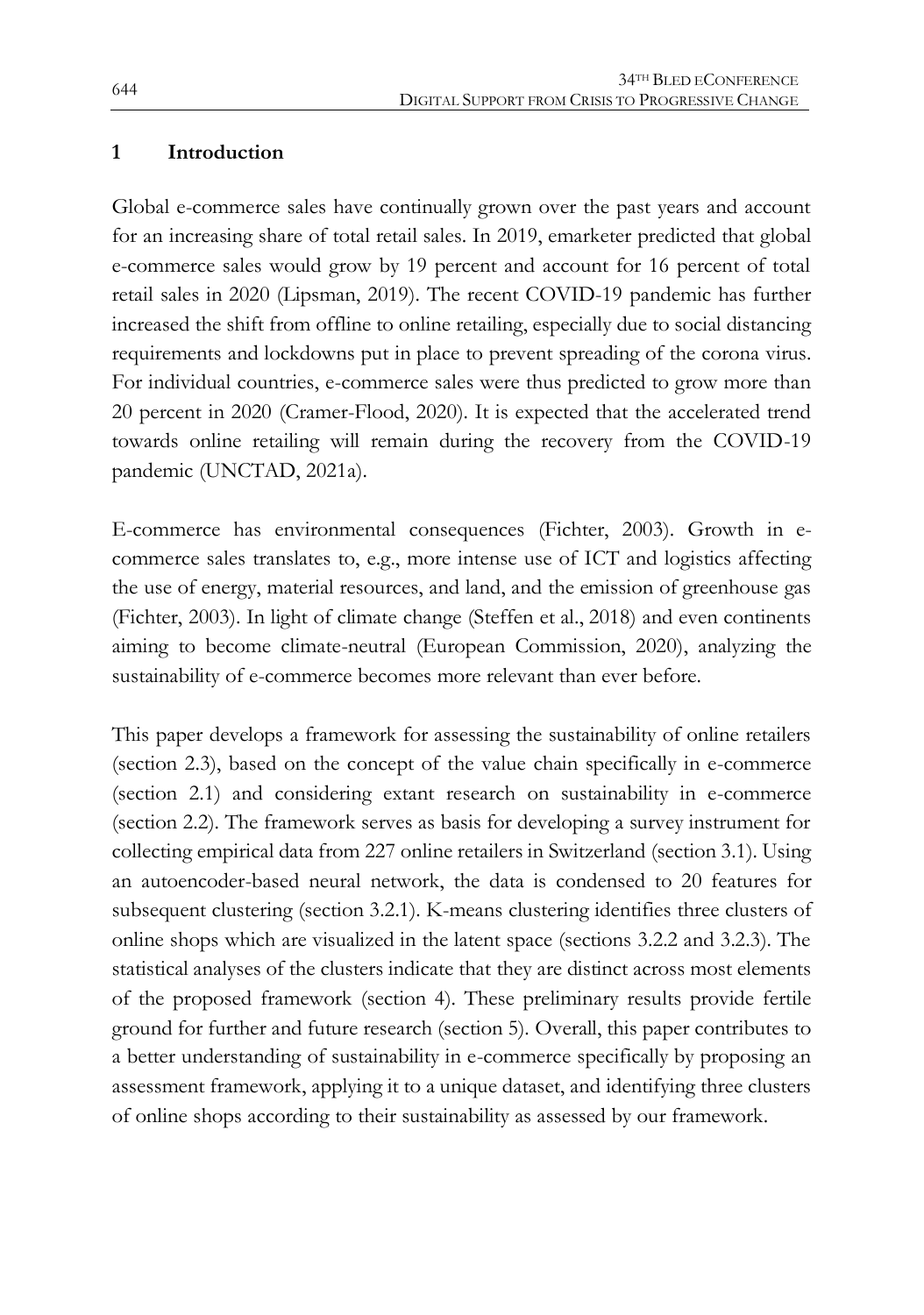#### **2 Conceptual background and framework development**

#### **2.1 The e-commerce value chain**

1

The concept of the value chain, developed by (Porter, 1985), is widely used by academia and practice alike. Following a linear logic, the value chain entails five subsequent "generic categories of primary activities […] involved in the physical creation and delivery of the product to the customers" (Ricciotti, 2020, p. 193), namely inbound logistics, operations, outbound logistics, marketing and sales, and service (Porter, 1985). These sequential primary activities are sustained by four support activities such as procurement, technology development, human resource management, and firm infrastructure (Porter, 1985; Ricciotti, 2020). Several scholars have adapted the generic value chain concept to more specific contexts (Ricciotti, 2020). Some have departed from its sequential and linear logic and embraced a network logic to better reflect that firms are part of stakeholder networks that compete with each other, resulting in the concept of the value network (Ricciotti, 2020). While such network logic may more closely represent today's competitive environment, the simplicity of the value chain has not lost its appeal.

In the (online) retailing value chain, the most important players are manufacturers of products, institutional retailers, and consumers (Reinartz, Wiegand, & Imschloss, 2019). Such retailers may be traditional stationary retailers who also sell their products via online channels as part of multichannel strategies or so-called pure plays who sell online only (Reinartz et al., 2019). Manufacturers have also started running their own online operations aiming to engage directly with end customers, thereby circumventing retailers (Reinartz et al., 2019). In this paper, we focus on the value chain from the perspective of the online seller of products. This can include any type of online retailer as well as manufacturers maintaining direct-to-consumer (D2C) online operations. For selling products online, retailers and manufacturers need to run a website with an online shop.<sup>1</sup> Products sold online are typically stored in a warehouse. Once ordered, they are packaged, and delivered to the customer. The customer receives the product, keeps it, or may decide to return it.

<sup>1</sup> Some online sellers may choose to sell via downloadable apps or social media platforms such as Facebook or Instagram only. However, it can be assumed that most online sellers run a web-based online shop to reach the largest number of potential customers.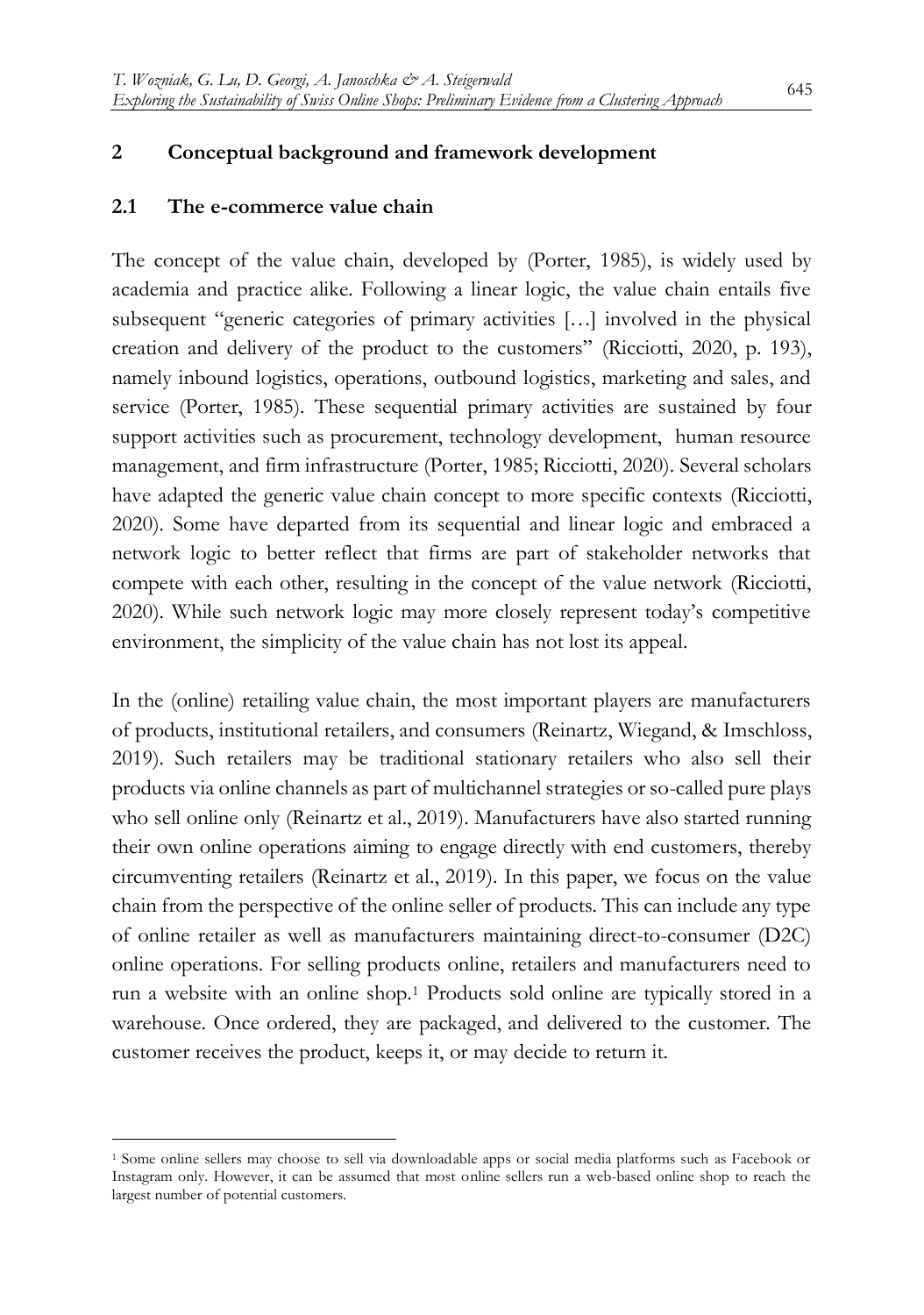#### **2.2 Sustainability in e-commerce**

Research on the sustainability in e-commerce has addressed a wide array of aspects. This includes comparing the environmental impact of brick-and-mortar retail channels with online channels (Bertram & Chi, 2018; Pålsson, Pettersson, & Winslott Hiselius, 2017; P. Van Loon, McKinnon, Deketele, & Dewaele, 2014; Weber et al., 2009), sustainability in e-commerce packaging (Escursell, Llorach, & Roncero, 2020), sustainability of e-commerce logistics (Mangiaracina, Marchet, Perotti, & Tumino, 2015), lifecycle analysis of different fulfilment channel types (Patricia Van Loon, Deketele, Dewaele, McKinnon, & Rutherford, 2015), ecommerce customers' last-mile delivery preferences based on the sustainability impact (Ignat & Chankov, 2020), and product returns' effect on business, society, and the environment (Frei, Jack, & Brown, 2020). While these contributions are diverse in the topics they address and the methods applied, they have one important denominator in common: they address or can be related to specific segments or phases of the e-commerce value chain. This underlines the suitability of the value chain concept as a frame of reference for analyzing sustainability in e-commerce.

#### **2.3 A framework for assessing the sustainability of online retailers**

Adhering to the logic of the value chain and considering extant literature, we identified six core elements of the e-commerce value chain that need to be considered when assessing the sustainability of online shops: 1) *products*, 2) *online shop operation*s, 3) *intralogistics and storage*, 4) *packaging*, 5) *delivery*, and 6) *product returns*. Some of these elements may involve the cooperation with other companies (e.g. suppliers or fulfilment/logistics service providers). We thus included 7) *cooperation with partners* as a further core element. In our framework (see Figure 1), this element is depicted in parallel to the six linear elements since it can relate to any of them.

To emphasize the goal of this framework, namely to guide assessing online retailers' sustainability, we nest the core framework within the society and the environment. The link between online retailers and the society is established through interactions with their stakeholders which are part of the society. Such stakeholders can include partners of the company (e.g. suppliers), employees, and customers, but also consumer and trade organizations, and entities such as states with their regulatory requirements. Communication plays a major role for such interactions (Lim &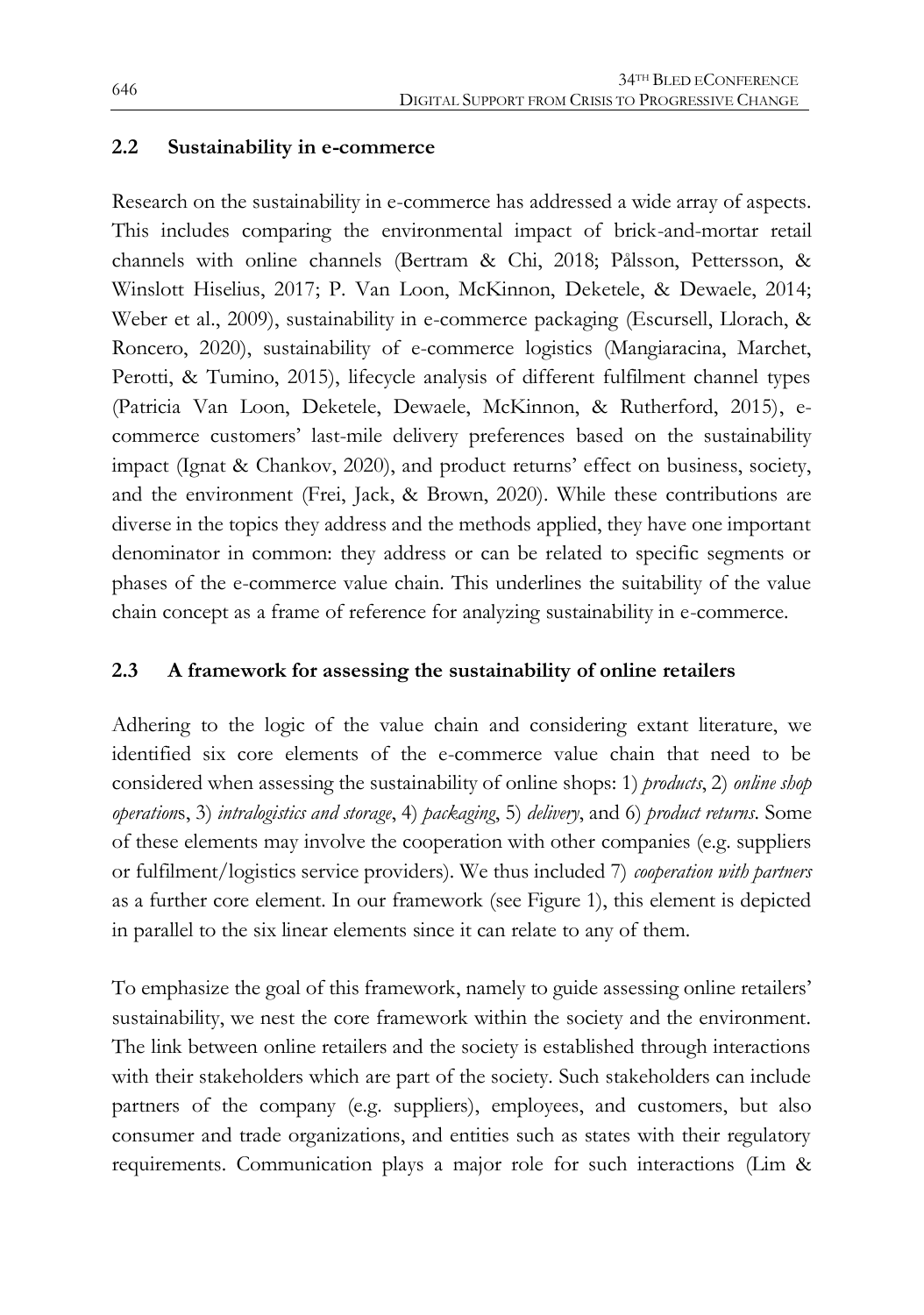Greenwood, 2017). We thus include *communication with stakeholders* as further element in our framework.



#### **Figure 1: E-commerce sustainability assessment framework nested in society and environment**

Nesting organizations and their processes and/or business models within external environments in the sense of context is not new. Prominent and well-known examples are the St. Gallen Management Model (Rüegg-Stürm & Grand, 2019) and the environment of the business model canvas (Osterwalder & Pigneur, 2010). Our approach is distinct from these examples in two ways: First, we purposely focus on society and environment, thereby simplifying the manifold and complex interactions between many types of stakeholders. Second, we nest our framework within society which is in turn nested within the environment. This is in line with that paradigm of sustainability which proposes the economy depends on the society and both depend on the environment, in that order (e.g. Griggs, 2013).

#### **3 Methodology**

#### **3.1 Development of survey instrument, data collection, and sample**

The framework developed in section 2.3 served as foundation for developing the survey instrument. For each of the framework's core elements, survey questions and items were designed to adequately address the specific nature of each core element. Further survey questions addressed communication and marketing, the assessment of customer needs, strategic priorities, and questions determining the size and nature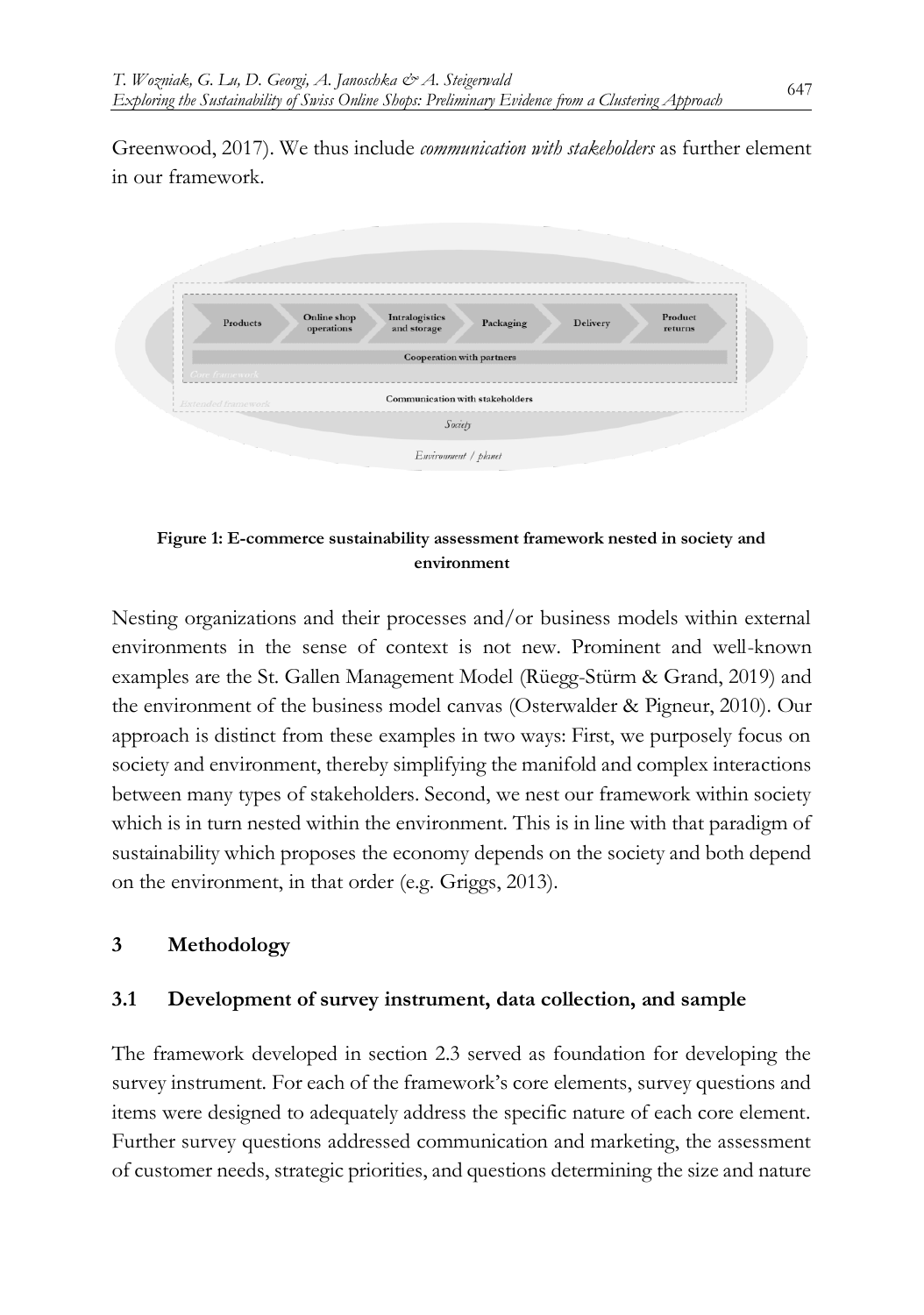of the online shop (e.g. product categories and annual order volume). The final survey instrument was reviewed and pre-tested by experienced researchers, market research professionals, and e-commerce practitioners.

The online survey targeted online shops specifically operating in Switzerland and was administered from March to July 2020. Switzerland ranks first in the UNCTAD B2C E-commerce Index 2020, reflecting high scores in all four dimensions of the index, namely Internet penetration, banking coverage, secure server density, and postal reliability (UNCTAD, 2021b). An invitation to the online survey was sent to a large number of Swiss online shops. In addition, the link to the survey was distributed in social media and specific newsletters to reach out to the target group. The final sample consisted of n=227 completed online surveys.

In our sample, the most frequent product categories were fashion and food (27% each), houseware (21%), cosmetics and sporting goods (16% each), and toys (13%). In terms of business relationships, the majority stated to serve B2C customers (81%), which was the primary target group of the survey; 51% stated to serve B2B customers; 25% stated to follow a D2C model. Our sample included online shops with different annual order volumes: 32% reported less than 1,000 orders, 36% 1,000 to 9,999 orders, and 32% 10,000 and more orders in 2019.

#### **3.2 Three-step clustering approach**

#### **3.2.1 Data preparation**

From the overall survey instrument, we have selected a total of 10 questions to adequately cover all elements of our core framework, i.e. from products to returns, and cooperation with partners. The dummification of the relevant variables lead to a dataset containing 227 online shops and 150 features having only categorical values of "0" or "1".

An autoencoder-based neural network has been used to perform the dimension reduction on the dataset obtained from the previous step. This is beneficial to reducing the noises underlying the original data, which is helpful for the clustering. Compared to the conventional linear dimension reduction techniques using e.g. Principal Component Analysis (PCA), autoencoder-based neural networks are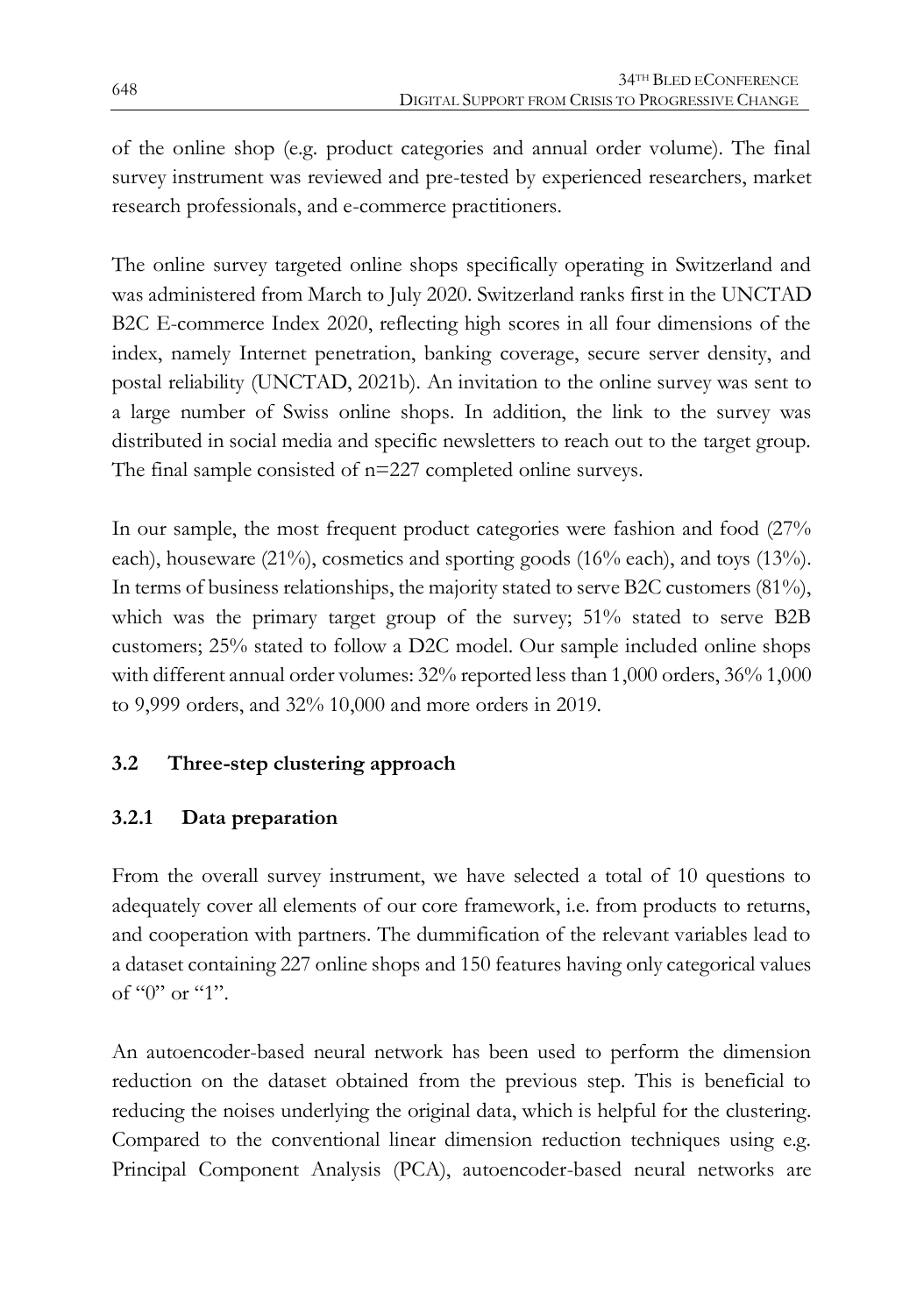claimed to be more powerful as they can capture nonlinear correlations between features and perform nonlinear transformations to the data (Alkhayrat, Aljnidi, & Aljoumaa, 2020).

Figure 2 displays the structure of the stacked autoencoder. To train this autoencoder, 20,000 epochs have been run, with a batch size 32, a validation split 0.1, and a shuffle variable being set as "true". Independent upon the size of the hidden layer, both the train and validation loss curves are getting flat after an epoch of approximately 10,000. At the end of the training process, the train loss and the validation loss are the smallest for a hidden layer size of 20, i.e. 0.1472 and 0.1450, respectively. Therefore, the original 150 features have been "condensed" into 20 new features in the latent space for further clustering analyses.



**Figure 2: Structure of the stacked autoencoder. The input layers and the output layers are symmetric. <sup>n</sup> represents the number of neural nodes in the middle layer, which is varied using 10, 20, or 30**

#### **3.2.2 Clustering method**

The conventional, unsupervised clustering method K-Means has been utilized to group the online shops that potentially have similar features. The elbow method has been used to determine the optimal number of clusters. Basically, the elbow method calculates the sum of squared distance between neighboring points (online shops) in the determined latent space. From Figure 3a, a clear "elbow" can be seen when the number of clusters equals 3. To verify the chosen number of clusters, a silhouette analysis has been performed for a cluster size of 2, 3, 4, 5, and 6. Correspondingly, the silhouette coefficients obtained are 0.289, 0.211, 0.159, 0.151, and 0.148. A cluster size of 4, 5, or 6 is relatively not good as it leads to a below-average silhouette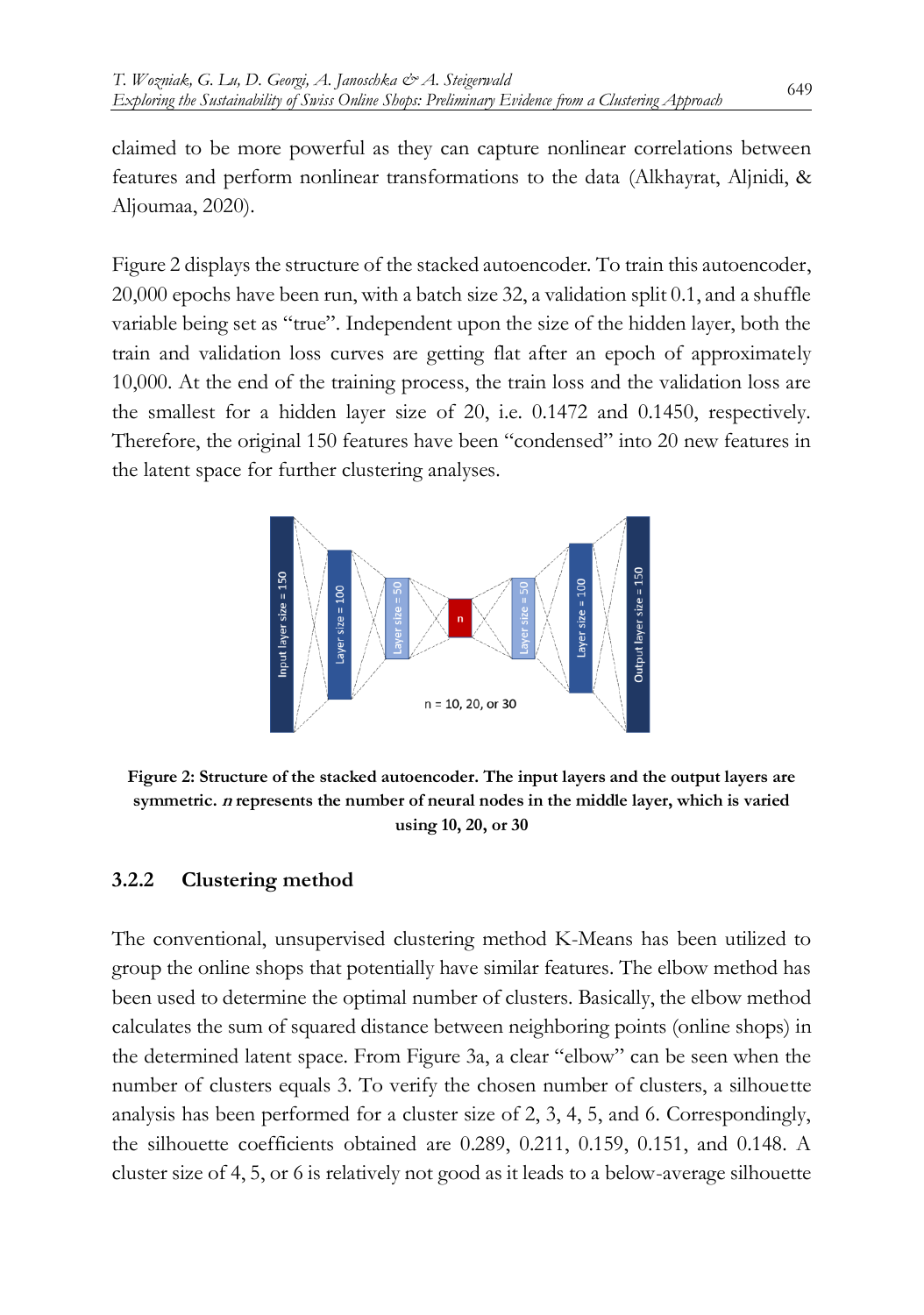coefficient. In the end, the size of clusters is determined as 3. The online shops are grouped into three clusters (C1, C2, and C3) using the K-Means algorithm.



**Figures 3a and b: Elbow method for determining the optimal number of clusters (a; left) and silhouette analysis for verifying the three-cluster solution (b; right)**

#### **3.2.3 Cluster visualization**

To visualize the determined clusters of online shops on two-dimensional diagrams, both PCA and t-distributed stochastic neighbor embedding (t-SNE) methods are used. PCA is a deterministic, linear dimensionality reduction technique, which keeps the global structure of data by preserving their variance. Here, [the first, second, and](https://en.wikipedia.org/wiki/T-distributed_stochastic_neighbor_embedding)  [third principal components represent 78.4% of the variance in the original data,](https://en.wikipedia.org/wiki/T-distributed_stochastic_neighbor_embedding)  [which is quite good.](https://en.wikipedia.org/wiki/T-distributed_stochastic_neighbor_embedding) In comparison, t-SNE is a non-deterministic, non-linear dimensionality reduction technique, which is stronger at capturing local structures within the data and preserves distances between data points instead of their variances. In Figure 4, both the PCA and the t-SNE diagrams exhibit clear boundaries between clusters that can be distinguished mainly using the first principal component.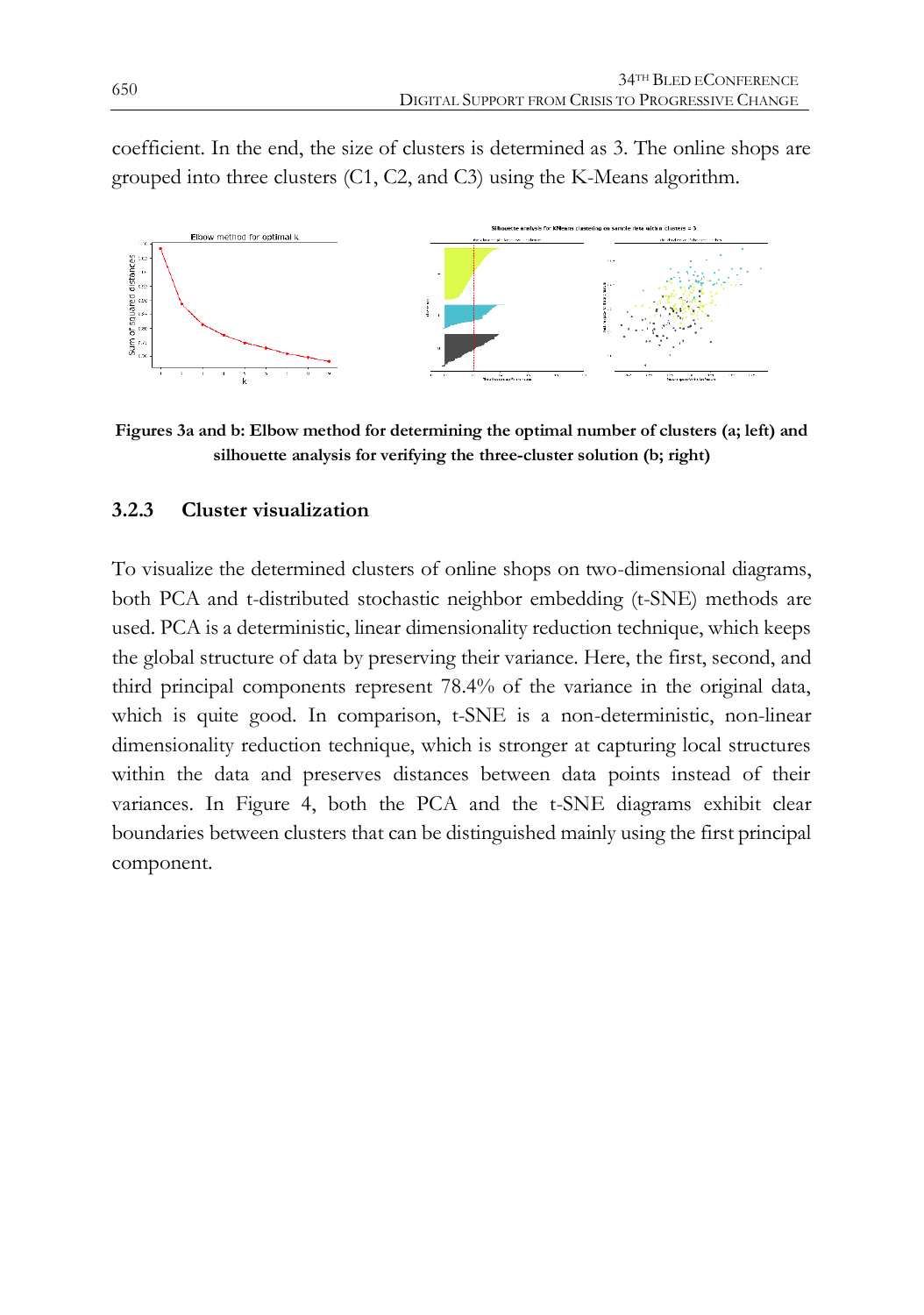

**Figures 4a and b: PCA 2D plots (a; top) vs. t-SNE 2D plots (b; bottom)**

#### **4 Results**

In the survey instrument, we used five items on a 5-point scale to measure sustainability related to the element *products*. Similarly, five 5-point-scale items were used to assess the elements *online shop operations*, three items for *intralogistics and storage*, six items for *product returns*, and seven items for *cooperation with partners*. One-way ANOVA was performed to detect statistically significant differences between the clusters. Table 1 details the results for two exemplary items per framework element, highlighting distinct characteristics of each cluster.

**Table 1: ANOVA summary table for two exemplary items for each of the following elements: products PROD, online shop operations OSO, intralogistics and storage ILS, product returns PR, and cooperation with partners CP**

|                                    |                                                                                                                     |        |             | C1           |                        |      |
|------------------------------------|---------------------------------------------------------------------------------------------------------------------|--------|-------------|--------------|------------------------|------|
|                                    |                                                                                                                     |        |             | М            | Μ                      | M    |
| Element of framework / Survey item |                                                                                                                     | df     |             | .SD          | SD                     | SD.  |
|                                    | Environmental aspects (e.g. resource conservation<br>during manufacture) are just as important as product<br>costs. | 2, 223 | 6.1<br>.003 | 3.57<br>1.23 | 3.43<br>$1.28$ 1.17    | 4.16 |
|                                    | Social aspects (e.g. fair working conditions during<br>manufacture) are just as important as product costs.         | 2, 223 | 4.1<br>.018 | 1.16         | 4.03 4.06 4.54<br>1.11 | 0.91 |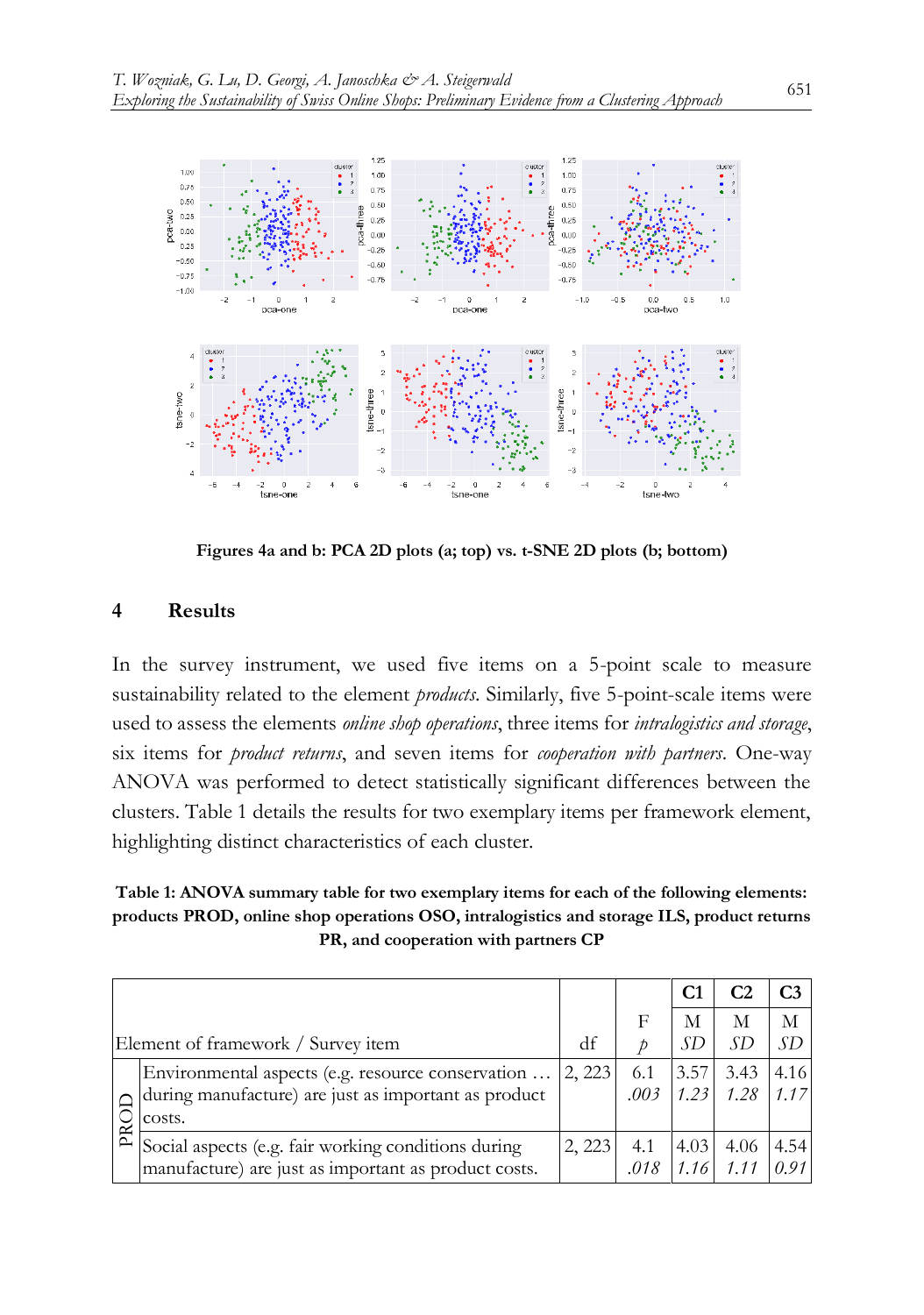| SO<br>$\circ$ | We use IT solutions that leave the smallest possible<br>carbon footprint (manufacture, operations, disposal).                         | 2,188  | 2.5<br>.081  | 2.95<br>1.33 | 2.81<br>1.32 | 3.37<br>1.54 |
|---------------|---------------------------------------------------------------------------------------------------------------------------------------|--------|--------------|--------------|--------------|--------------|
|               | We use IT solutions that have minimal power<br>requirements (incl. power for cooling).                                                | 2,186  | 6.7<br>.002  | 2.85<br>1.35 | 2.78<br>1.40 | 3.67<br>1.34 |
| $\infty$<br>白 | Our warehouse is operated in a resource-friendly<br>manner (e.g. low power consumption).                                              | 2, 210 | 8.9<br>.000  | 3.62<br>1.07 | 3.76<br>1.19 | 4.45<br>0.91 |
|               | We optimize transport capacities ecologically (e.g. to<br>branches or distribution center).                                           | 2, 209 | 12.4<br>.000 | 3.37<br>1.18 | 3.39<br>1.28 | 4.36<br>0.99 |
| PR            | Returns are passed on to specialized retailers.                                                                                       | 2, 194 | 9.5<br>.000  | 2.12<br>1.27 | 1.49<br>1.06 | 1.22<br>0.80 |
|               | Returns are destroyed.                                                                                                                | 2, 203 | 3.2<br>.042  | 2.11<br>1.30 | 2.13<br>1.36 | 1.59<br>1.02 |
| ි             | When choosing possible partners, we consider<br>environmental aspects (e.g. resource conservation,<br>avoidance of carbon emissions). | 2, 220 | 7.5<br>.001  | 3.18<br>1.21 | 2.87<br>1.36 | 3.74<br>1.35 |
|               | When choosing possible partners, we consider social<br>aspects (e.g. fair working conditions).                                        | 2, 216 | 6.5<br>.002  | 3.62<br>1.28 | 3.43<br>1.45 | 4.27<br>1.24 |

For the element *packaging*, we developed lists of specific characteristics of the packaging and the packaging system as multiple-answer checkox-type quesions (e.g. if the packaging material is free of plastic or if the size of boxes is optimized to suit individual consignments). For the element *delivery*, we developed a similar list for a variety of respective options (e.g. carbon-neutral shipping or bundling of partial deliveries). Figures 5 and 6 detail how the respective characteristics and options vary across the clusters. Cross tabulation and chi-square analyses revealed that most of the characteristics of the packaging systems are unequally distributed across the clusters at  $p<.001$  (\*\*\*),  $p<.01$  (\*\*), or  $p<.05$  level (\*; see Figure 5a). Characteristics of the packing material (see Figure 5b) and the filler material (see Figure 5c) are unequally distributed across the clusters at  $p<.001$  (\*\*) or  $p<.01$  (\*\*) level. Taken together, these results suggest that the identified clusters are quite distinct with regards to the *packaging* core element of our framework. Out of the seven *delivery* options displayed in Figure 6, three are unequally distributed across the clusters at p<.001 (\*\*\*), p<.01 (\*\*), or p<.05 level (\*), namely consolidated shipping, use of locally adapted logistics solutions, and delivery to third-party collection points.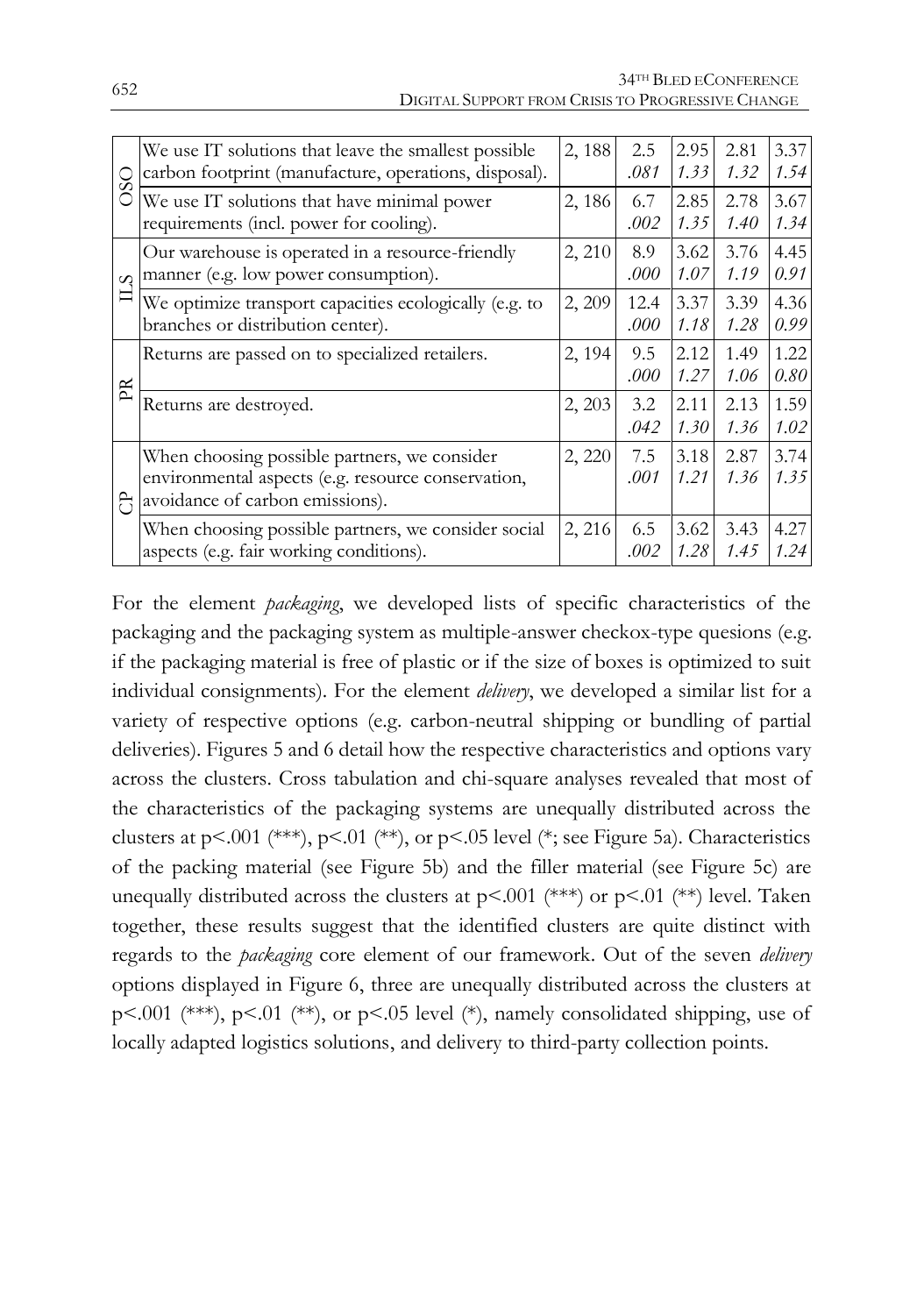

**Figures 5a, b, and c: Packaging system (a; left), packaging material (b; upper right), and filler material characteristics (c; lower right) – percentages by cluster**



**Figure 6: Delivery options offered to customers – percentages by cluster**

#### **5 Conclusion and outlook**

Our clustering results indicate that online shops can be grouped into three clusters regarding their sustainability. With regard to many aspects of our proposed framework, the clusters are distinct from each other. Among them, cluster 3 has the most distinct characteristics and thus appears to comprise online shops that are most sustainable according to the criteria covered by our survey instrument. Further analysis of the present dataset needs to test to which extent the identified clusters also vary by structural properties of the online shops such as product categories, order volume, or for example D2C model. Future research should also investigate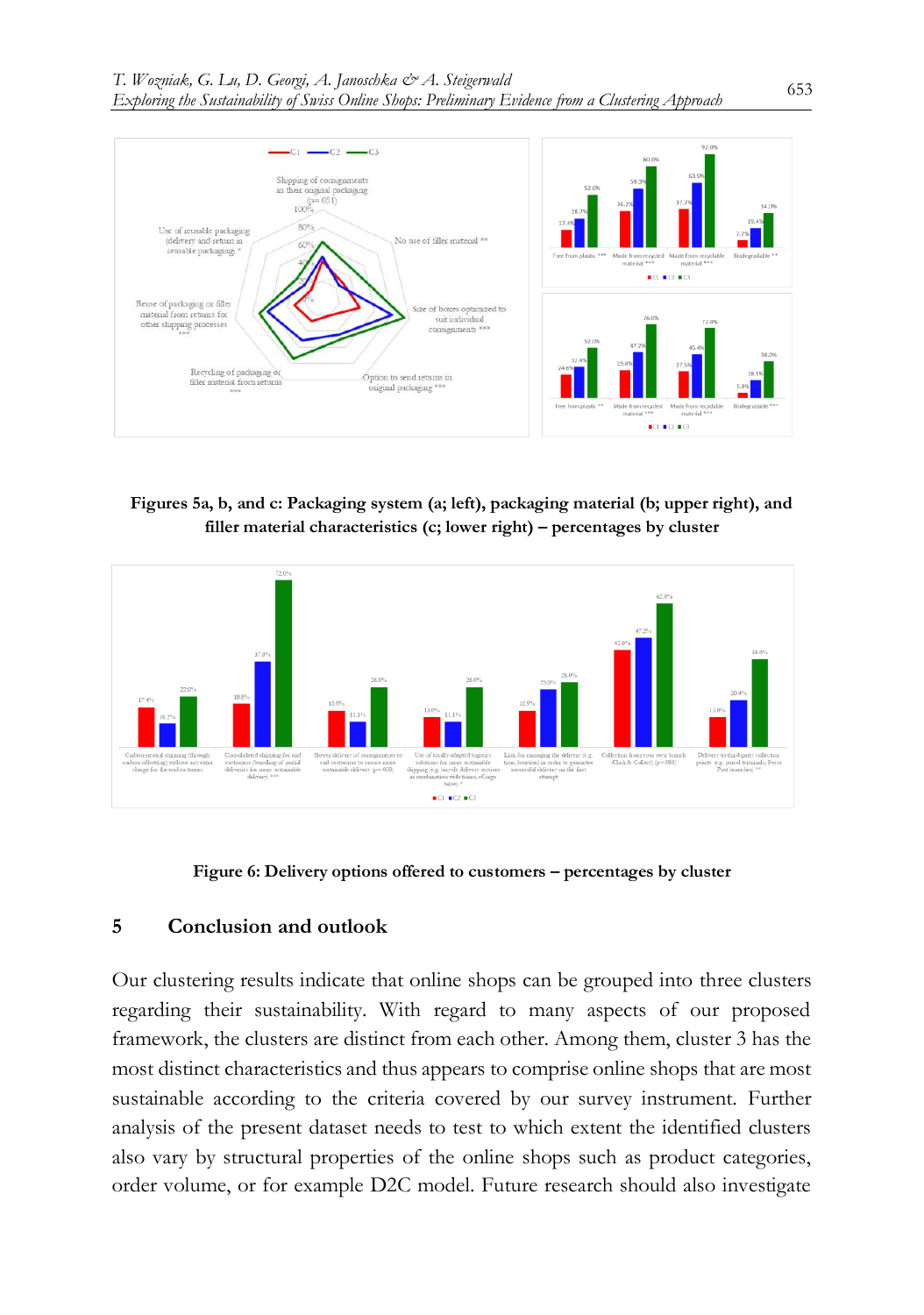the use of communication channels, possible differences between pure-play and omnichannel strategies, and potential latent drivers of sustainability engagement such as the values of the organizations behind the online shops.

#### **Acknowledgements**

The authors are grateful to Swiss Post for making possible this preliminary in-depth analysis of the original survey data. Detailed descriptive results of the survey are available at www.swisspost.ch/digital-commerce-studies.

#### **References**

- Alkhayrat, M., Aljnidi, M., & Aljoumaa, K. (2020). A comparative dimensionality reduction study in telecom customer segmentation using deep learning and PCA. Journal of Big Data, 7(1). https://doi.org/10.1186/s40537-020-0286-0
- Bertram, R. F., & Chi, T. (2018). A study of companies' business responses to fashion e-commerce's environmental impact. International Journal of Fashion Design, Technology and Education, 11(2), 254–264. https://doi.org/10.1080/17543266.2017.1406541
- Cramer-Flood, E. (2020). Global Ecommerce 2020. Retrieved from https://www.emarketer.com/content/global-ecommerce-2020
- Escursell, S., Llorach, P., & Roncero, M. B. (2020). Sustainability in e-commerce packaging: A review. Journal of Cleaner Production, 280. https://doi.org/10.1016/j.jclepro.2020.124314
- European Commission. (2020). 2050 long-term strategy. Retrieved October 19, 2020, from https://ec.europa.eu/clima/policies/strategies/2050\_en
- Fichter, K. (2003). E-Commerce: Sorting Out the Environmental Cosequences. Journal of Industrial Ecology, 6(2), 25–41. https://doi.org/10.1162/108819802763471762
- Frei, R., Jack, L., & Brown, S. (2020). Product returns: a growing problem for business, society and environment. International Journal of Operations & Production Management. https://doi.org/10.1108/IJOPM-02-2020-0083
- Griggs, D. (2013). Sustainable developmnet goals for people and planet. Nature, 495, 305–307. https://doi.org/10.1038/495305a
- Ignat, B., & Chankov, S. (2020). Do e-commerce customers change their preferred last-mile delivery based on its sustainability impact? International Journal of Logistics Management, 31(3), 521– 548. https://doi.org/10.1108/IJLM-11-2019-0305
- Lim, J. S., & Greenwood, C. A. (2017). Communicating corporate social responsibility (CSR): Stakeholder responsiveness and engagement strategy to achieve CSR goals. Public Relations Review, 43(4), 768–776. https://doi.org/10.1016/j.pubrev.2017.06.007
- Lipsman, A. (2019). Global Ecommerce 2019. Retrieved October 13, 2020, from https://www.emarketer.com/content/global-ecommerce-2019
- Mangiaracina, R., Marchet, G., Perotti, S., & Tumino, A. (2015). A review of the environmental implications of B2C e-commerce: a logistics perspective. International Journal of Physical Distribution and Logistics Management, 45(6), 565–591. https://doi.org/10.1108/IJPDLM-06-2014-0133
- Osterwalder, A., & Pigneur, Y. (2010). Business Model Generation: A Handbook for Visionaries, Game Changers, and Challengers. Hoboken, NJ: John Wiley & Sons.
- Pålsson, H., Pettersson, F., & Winslott Hiselius, L. (2017). Energy consumption in e-commerce versus conventional trade channels - Insights into packaging, the last mile, unsold products and product returns. Journal of Cleaner Production, 164, 765–778.